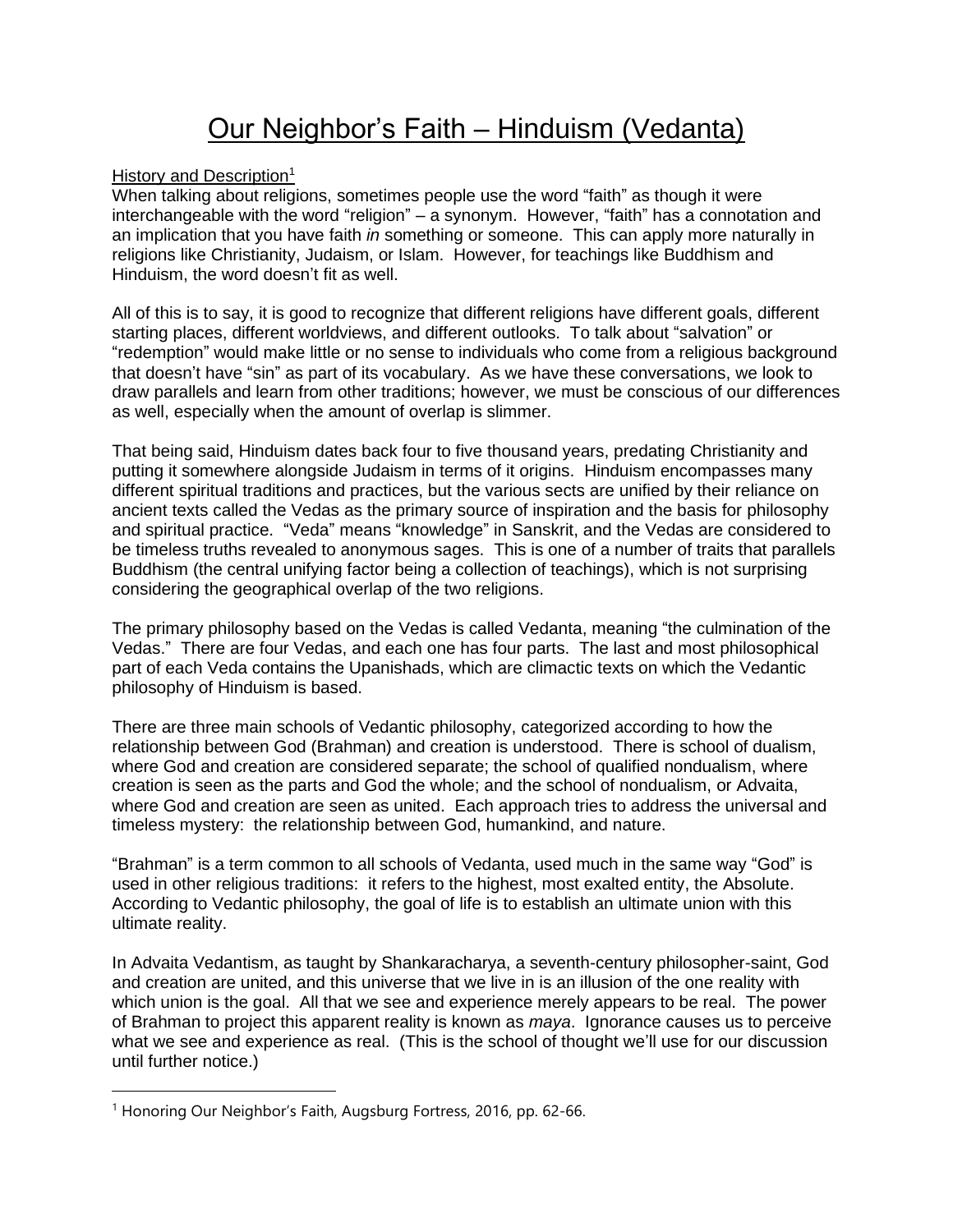Humans' true nature is divine, emerging from Brahman. We fail to realize our own divine nature because we believe what our senses tell us, taking in what seems to be a finite, divided, changing universe that follows laws of causation, and assuming that that is reality. Our genetic programming, as well as our scientific worldview, make us identify with our body and mind, making us feel finite and separated from the rest of the universe, and therefore subject to change, disease, and death.

So, the goal of life as understood by Hinduism is to see through our mistake and realize our true nature. As seen within the illusion of space and time, we are individual souls, or *jivas*, seeking to be reunited with that absolute Brahman, called the *Paramatman*.

This is where the teaching of *karma* comes in. Within this world of time, space, and causation, things appear to work in certain ways. For every action there is a reaction, including our own actions thoughts, and desires. The law of karma states that until one transcends this relative plane of existence and is united with Brahman, every action *will* have its reaction. Our karma (actions) may not bear fruit in this life but may be stored until a future life. At the time of death, if an individual has not yet realized their divine nature, the soul may experience after death heavenly or hellish realms until they reincarnate in a new body.

This apparent universe can be thought of as a dream of Brahman, who has projected this universe and entered into it, just like we might enter a dream world when we sleep. Our dream world often has little reality compared to our waking state. Similarly, our perception of the world has no reality when compared to the realization of God. So, because the world is a misperception of reality, we experience uncertainty about it. We won't get past our misperceptions of Brahman until we move beyond it, where such questions won't arise. So we don't understand that Brahman and the universe are one, but see them as separate, dual, and use the language of Brahman "creating" the world as a divine play (*lila*).

Through our lens of misperception, the One appears manifest as many, and manifests in pairs of opposites. Think of Brahman like a stringed instrument: music is like the creation. The vibrations of the sound occur equally in both directions, as pairs of opposites. The vibrations resonate differently on different planes – such as the world, our mentality, or heavenly places – like octaves of each other.

Some of the Hindu gods and goddesses that you might have heard of are products of these dualities, like Rama/Sita and Krishna/Radha. There are many more. Some sects see god/goddess pairs to personify the three aspects of the manifest world: creation, preservation, and destruction. Other sects see all three aspects in one deity. Whatever the case, all the various gods and goddesses of Hinduism are but aspects of Brahman as seen through maya.

Our *true* nature is infinite, undivided, and unchanging, so we naturally seek to find those qualities within this world. Our yearning for freedom, love, and peace in this world can be seen as our attempt at discovering, respectively, our true infinite, undivided, and unchanging nature. In the world, though, the more we get of one, the less we get of the other two. Only through spiritual practices can one "wake up" to their lost nature and find absolute freedom, love, and peace. Hinduism recognizes that all religious paths can lead one to God, and all the seeming contradictions disappear when the goal is realized.

Here is some general advice on how to "wake up": Remember that your true nature is divine and that, after a series of life cycles through reincarnation, you will reach the goal. Accept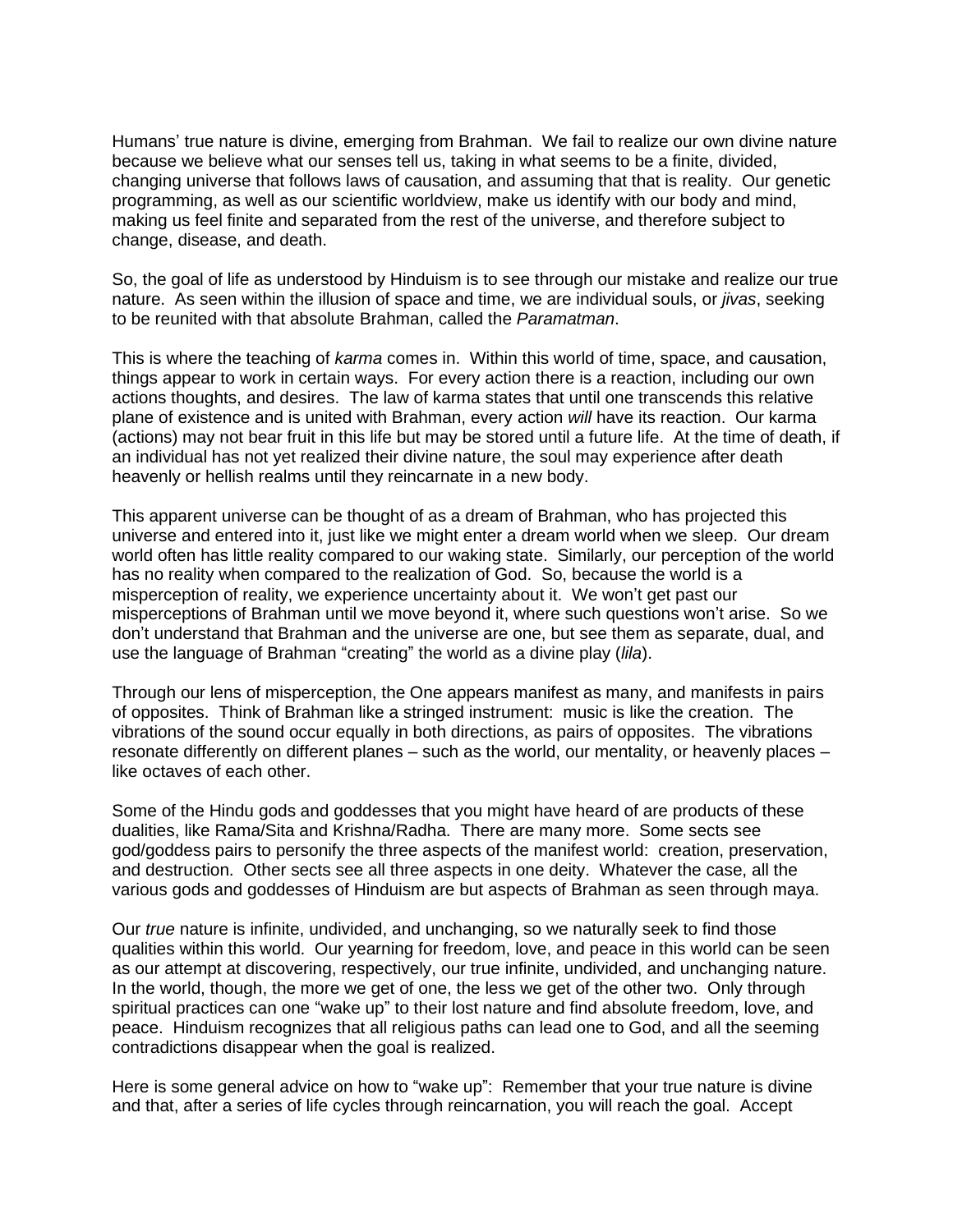yourself where you are, and go forward from there. Choose the path that best fits your temperament and your natural inclinations, and give your activities a spiritual turn. The goal is to realize or attain your oneness with God, and the two main obstacles are forgetting that the world is God in disguise and thus getting distracted, and letting your ego think you are separate and different from others.

Spiritual practices, or *yogas*, help one realize their true nature. Four common yogas are Karma Yoga (pursuing the path of selfless action); Jnana Yoga (affirming your true nature, perhaps with mantras); Bhakti Yoga (developing a loving relationship with a personal aspect of God, relating everything in your life to your chosen deity, performing ceremonies called *puja* or worship); and Raja Yoga (gaining control over the mind through meditation and/or mantras).

All of the preceding comes from the Advaita, or nondualistic, school of Vedanta. The others were qualified nondualism (rather than thinking you are one with God, you think you are a part of God like a spark from the fire), and dualism (you and God are separate, and the goal is to be eternally in God's presence).

Sometimes Hinduism is divided into groups according to which deity is the primary focus of worship (even though all the deities are manifestations of the one Absolute, Brahman). Another variation on Advaita Vedanta is called Tantra, where this world is seen as nothing but Shakti, the power of Brahman (as opposed to a projection/dream), which is Brahman is disguise to be worshiped as Divine Mother.

Hinduism is not a centrally-organized religion. It didn't start from one person or group from which others broke away. Many temples are independent entities. Traditionally, study of the scriptures was done by independent teachers (gurus) who had experienced God in a transcendental way, who then would offer initiation into certain spiritual practices. It was primarily one group of Hindus, the Brahman caste of India, who were responsible for learning the scriptures. Most Hindu homes have a family shrine where their chosen deity can be worshiped every day.

There are some Hindu organizations with centers throughout India and the world, with the Ramakrishna Order being one of the largest. It is inspired by Sri Ramakrishna (1836-1886), who lived in Bengal, India. He followed all paths already discussed as well as Christian and Islamic traditions and realized the same oneness with God through each, proving that the same goal can be reached by various paths. There are fifteen centers in the U.S. headed by swamis of the Ramakrishna Order founded by Swami Vivekananda (1863-1902), a disciple of Ramakrishna.

Think back to the different goals of different religions discussed at the beginning – because Hinduism accepts all traditions as valid approaches to God, most Hindu groups have no "missionary zeal," no need to "convert" others. Vedantic philosophy is adaptable to any culture and country.

Statistics: As of 2010, there were 641,186 practicing Hindus in the United States, in 1,625 congregations. (For comparison, the ELCA was at 4,181,219 and 9,846.)

## **Experience**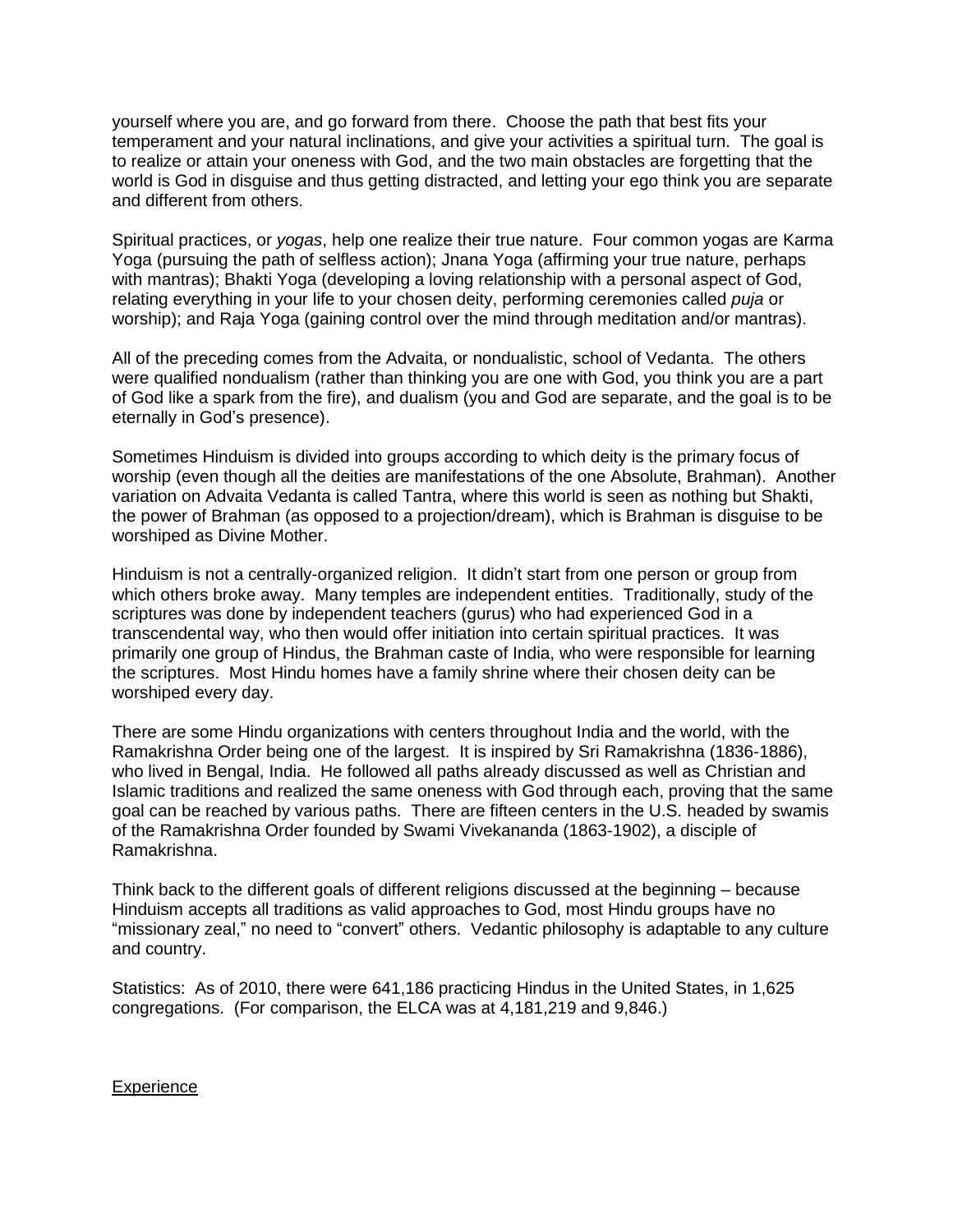Like with Buddhism, there is so much variety and autonomy within Hindu schools of thought and practices, there isn't anything like a "denominational" website to point you towards. If you do some searching of your own, remember to check your sources before getting too deep. There are around a half dozen Hindu centers that show up in a map search of the greater Richmond area.

Do you have any experiences with Hindu practices or worship to share?

## Comparison with the ELCA<sup>2</sup>:

| <b>Hinduism</b>                                                                                                                                                                                                                           | <b>ELCA</b>                                                                                                                                 |
|-------------------------------------------------------------------------------------------------------------------------------------------------------------------------------------------------------------------------------------------|---------------------------------------------------------------------------------------------------------------------------------------------|
| 1. Understand Brahman as the Absolute;<br>however, Brahman is seen as various<br>manifestations, such as Rama/Sita and<br>Krishna/Radha.                                                                                                  | 1. Believe in personal, triune God - Father,<br>Son, Holy Spirit. These persons remain<br>unchanged through eternity.                       |
| 2. Believe the universe is an illusion, a<br>misperception of the one reality that is<br>Brahman.                                                                                                                                         | 2. Believe all things are created by God and<br>are subject to God. God is separate from<br>creation, which includes humans.                |
| 3. Believe our goal in life is to realize that we<br>are one with Brahman.                                                                                                                                                                | 3. Teach that we are alienated from God, but<br>through Christ's death, we are saved and<br>brought back to God.                            |
| 4. Believe in karma, the law of cause and<br>effect.                                                                                                                                                                                      | 4. Believe that although humans have the<br>freedom to disobey God, all is under the<br>umbrella of God's law and grace.                    |
| 5. Teach that the path to realizing our oneness 5. Teach that we are created as unique<br>with Brahman may take many lifetimes, in<br>which we may take many forms.                                                                       | humans, and we each have one earthly life.                                                                                                  |
| 6. Worship in the form of meditation, repetition $6.$ Liturgical pattern based on the tradition of<br>of mantras or holy words. Remembering and<br>honoring Brahman with offerings of flowers,<br>food, and incense.                      | the Western church.                                                                                                                         |
| 7. No overall government. Generally, spiritual 7. Interdependent congregational, regional,<br>direction is provided by the head of the local<br>center, often with an elected board of directors are characterized by democratic decision | national, and global expressions of the church<br>making, strong ecumenical relationships,<br>elected leadership, and an ordained ministry. |

What we Lutherans can learn...

Among other things:

1. By placing Hinduism as a kind of mirror alongside Lutheran Christianity, it may help us to better articulate our own sense of the relationship between Creator and created.

 $2$  lbid.